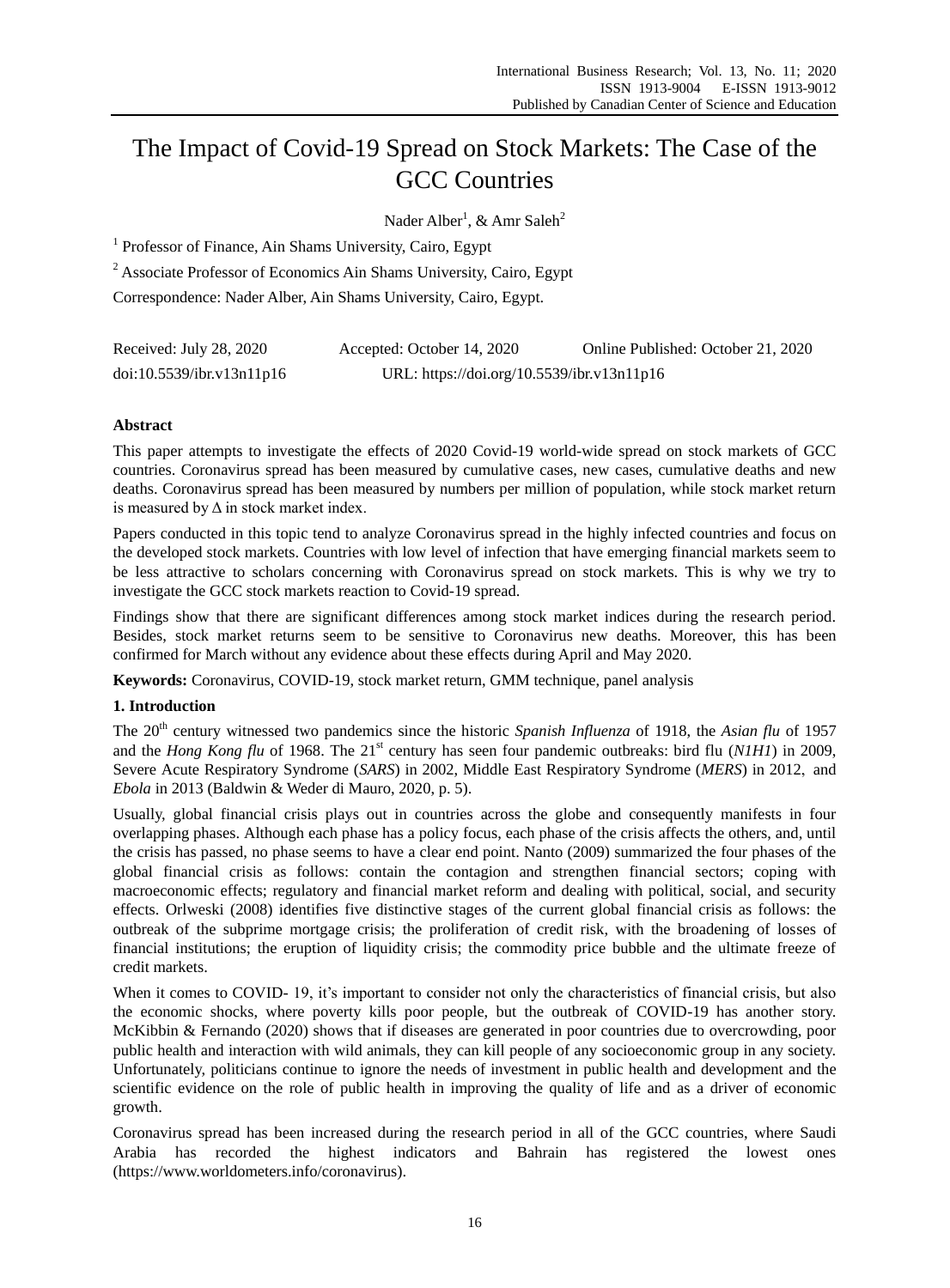

Figure (1) shows the developments of GCC stock markets' indices, as follows:

Figure 1. Development of GCC Stock Markets' Indices

Figure (1) shows that stock market returns tend to be decreasing during March 2020 and seem to be flattened during April and May. This paper tries to explain the behavior of stock market returns due to Coronavirus spread indicators.

This paper addresses a main question about the stock market reaction to Coronavirus spread. This has been applied on the Gulf Cooperation Council (GCC) countries, on daily basis over the period from March 1, 2020 till May 31, 2020. So, this paper tries to address the following questions:

1- Are there significant differences among stock market indicators during months of Coronavirus spread compared with the earlier months.

2- Does Coronavirus spared affect stock market return?

After this introduction, section 2 illustrates the related literature. Section 3 explains how to develop hypotheses and measure variables. Section 4 presents descriptive and diagnostic statistics. Section 5 is for testing hypotheses and section 6 is for robustness checks. Section 7 summarizes the paper and provides remarks about conclusions.

## **2. Literature Review**

This section tries to present some of previous work, which has been conducted in the field of stock market reaction to the positive or negative informational contents, especially to the announcement about Coronavirus spread. Besides, it covers some recent papers about Coronavirus economic effects.

Stock markets seem to be sensitive to bad news and this sensitivity may differ according to countries and industries, where Alber (2013a) supports the effects of "industry effect" on stock market reaction to global financial crisis in Egyptian, Kuwaiti, American and British stock markets during the period from 2007 to 2011. Besides, Saleh (2017) shows that the factors of fears and hesitation to startup an investment is one of the most important factor that brings entrepreneurs to fail in their investments, comparing with the institutional or individual investors in the stock market, where the brokers absorb the psychological fears and chocks.

On the other hand, good news may affect stock market returns, where Alber (2013b) addresses the effects of quality announcement on performance Egyptian listed companies. This has been conducted using a sample of 11 events, covering announcements of international and national quality accreditation during the period from 2006 to 2012. Using event study methodology, results indicate that, hypotheses regarding the significance of differences between ARs and CARs could be accepted. Another study by Alber (2020a) attempts to investigate the effects of Coronavirus spread on stock markets of the worst 6 countries over the period from March 1, 2020 till April 10, 2020. Results indicate that stock market return seems to be sensitive to Coronavirus cumulative cases. Besides, robustness check confirms these effects for China, France, Germany and Spain. However, these effects haven't been confirmed for Italy and United States. Using the same indicators of Coronavirus spread in Belgium, France, Germany, Italy, Netherlands Spain and UK, Alber (2020b) has NOT supported the anticipated effects during the period from Febreuary15, 2020 till May 24, 2020 on daily basis. After splitting the research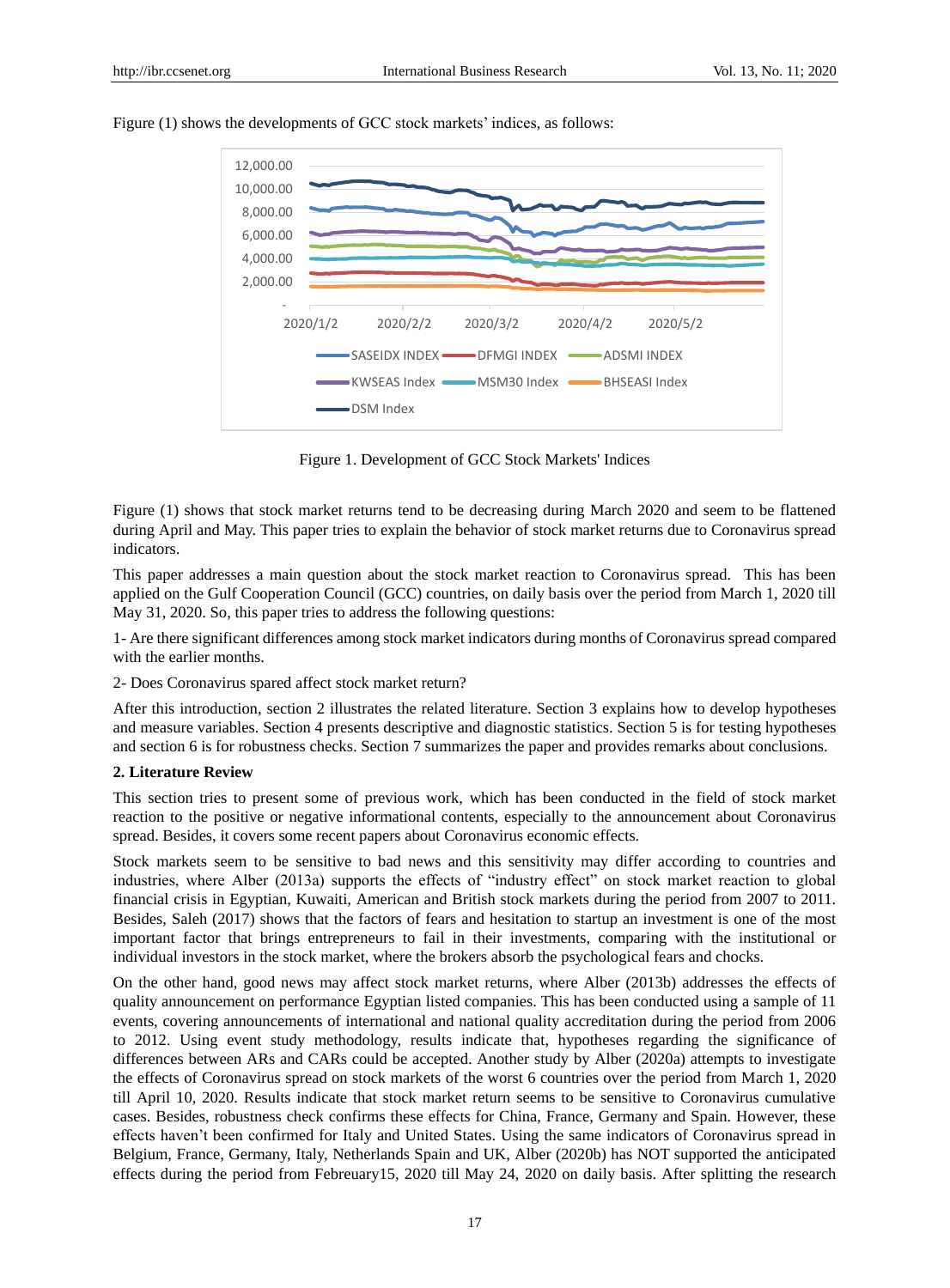period into 7 sub-periods (2-weeks each), results indicate that abnormal return of stock market seems to be sensitive to Coronavirus cumulative cases. This has been applied using panel analysis according to GMM technique.

Yan (2020) examines how COVID-19 affects Chinese stock markets from January 20, 2020 till April 7, 2020. The results show that the coronavirus leads the stock prices to fall sharply. Other studies have been conducted to assess the effects of Coronavirus spread globally, where Rehan, Alvi, & Karaca (2020) checks the short term stress of COVID-19 on the American, European, Asian, and Pacific stock market indices, using data of 41 stock exchange from 32 countries from 1st July 2019 to 14th May 2020. Results show that there is a significant negative relationship between the number of COVID-19 cases and the stock indices. Besides, Liu, Manzoor, Wang, Zhang & Manzoor (2020) indicates that there is a negative relationship between the increase in the number of cases and stock indices return of 21 major stock indices. Findings show that Asian countries are more affected than the other regions.

Many papers focus on market reaction to Coronavirus spread in terms of "industry effect", where Mazur, Dang & Vega (2020) investigates the US stock market performance during the crash of March 2020 triggered by COVID-19, using the Standard and Poor's 1,500 firms during March 2020. Finding show that natural gas, food, healthcare, and software stocks earn high positive returns, whereas equity values in petroleum, real estate, entertainment, and hospitality sectors fall dramatically. Moreover, Yan, Stuart, Tu & Zhang (2020) indicates that shorting travel stocks, entertainment stocks, and certain technology stocks, are likely ways to make short term profit due to the short-term panic selloff caused by the coronavirus outbreak. The study suggests purchasing a gold ETF because gold performs well in volatile markets and predicts that because the market is still volatile, there is still room for the price of stocks to keep decreasing. Besides, Kandil Goker, Eren, & Karaca (2020) investigates impact of the COVID-19 outbreak on the Borsa Istanbul sector index returns. This study reveals the impact of the pandemic on sector basis. The data of 26 sectors in BIST are analyzed by the event study. Results indicate that most of the sectors have negative cumulative abnormal returns and the highest lost is found in the Sports, Tourism and Transportation sectors.

Regarding economic effects of Coronavirus spread, McKibbin & Fernando (2020) has presented some preliminary estimates of the cost of the COVID-19 outbreak under seven different scenarios of how the disease might evolve. In the short term, central banks and Treasuries need to make sure that disrupted economies continue to function while the disease outbreak continues. The longer-term responses are even more important. Besides, Gormsen & Koijen (2020) tries to quantify how investors' expectations about economic growth across horizons evolve in response to the coronavirus outbreak and subsequent policy responses. As of March 25, the forecast of annual growth in dividends is down 28% in the US and 22% in the EU, while their forecast of GDP growth is down by 2.2% in the US and 2.8% in the EU.

Comparing with literature, it's important to pinpoint that it considers not only both of infection and death indicators, but also, both of cumulative and new ones. Moreover, Coronavirus spread has been measured relatively, where all measures are adjusted per million of country population. Besides, this study focuses on GCC countries, while many studies concern with the US, China and Europe.

## **3. Measuring Variables and Developing Hypotheses**

Coronavirus spread has been measured by "Cumulative Coronavirus Cases" (CCC), "Cumulative Coronavirus Deaths" (CCD), "New Coronavirus Cases" (NCC) and "New Coronavirus Deaths" (NCD), on daily basis, in terms of country population. Stock market return is measured by  $\Delta$  in stock market index. Data about Coronavirus are obtained from: https://www.worldometers.info/coronavirus and research variables are calculated as follows:

| $SMR = \Delta$ of market index m at the end of day n |  |
|------------------------------------------------------|--|
|------------------------------------------------------|--|

**CCC = Ln of Cumulative Coronavirus Cases (per million of population) (2)**

**CCD = Ln of Cumulative Coronavirus Deaths (per million of population) (3)** 

**NCC = Ln of New Coronavirus Cases (per million of population) (4)**

**NCD = Ln of New Coronavirus Deaths (per million of population) (5)**

This paper aims at testing the following two hypotheses:

1- There's no significant differences among stock market indicators during months of Coronavirus spread compared with the earlier months.

2- There's no significant effect of "Coronavirus spread" on "stock market return".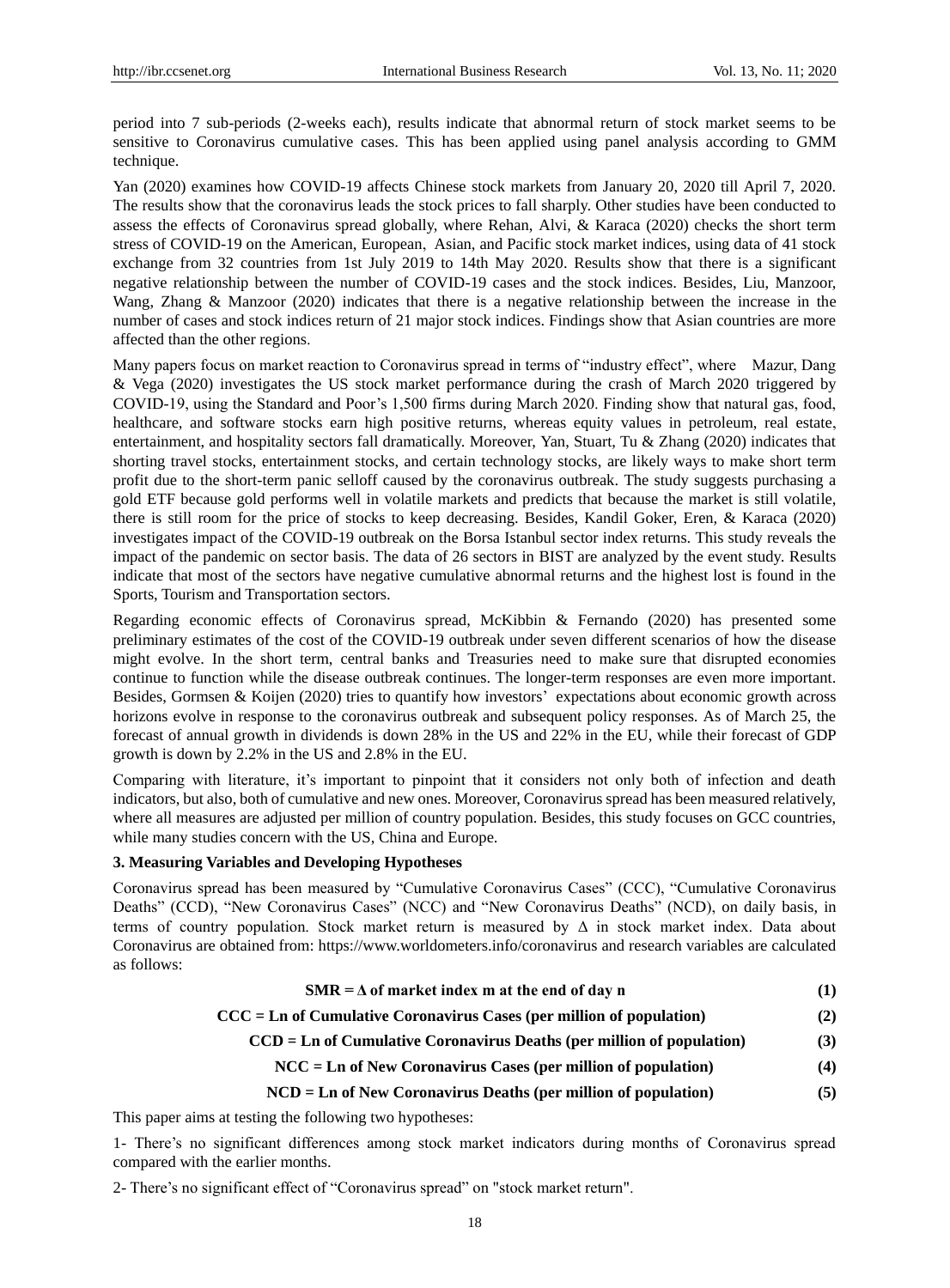Regarding the first hypothesis, *Wilcoxon Signed Rank* test has been conducted to investigate the significance of differences among stock market indicators during March, April and May 2020 compared with the January and February 2020.

Regarding the second hypothesis, we consider the alternative hypothesis Ha: β # 0 versus null hypothesis Hb: β  $= 0$ , where  $\beta$  is the regression coefficient of the following functions:

$$
SMR = \alpha + \beta CCC + \epsilon
$$
 (6)

$$
SMR = \alpha + \beta NCC + \epsilon
$$
 (7)

$$
SMR = \alpha + \beta CCD + \epsilon
$$
 (8)

$$
SMR = \alpha + \beta NCD + \epsilon
$$
 (9)

All of the Coronavirus indicators are positively correlated and this is why we test their effects separately to avoid the problem of multicollinearity.

## **4. Descriptive and Diagnostic Statistics**

The first COVID-19 cases in Europe were reported in UAE, on February 15, 2020, and the first death was in Bahrain on March 16, 2020. Tables (2) illustrates the information of the research sample that includes 7 stock markets, over the period from March 1, 2020 till May 31, 2020 as follows:

| Country         | <b>Stock index</b>                                |
|-----------------|---------------------------------------------------|
| Saudi Arabia    | Tadawul All Share Index (SASEIDX)                 |
| UAE (Dubai)     | Dubai Financial Market General Index (DFMGI)      |
| UAE (Abu Dhabi) | Abu Dhabi Securities Market General Index (ADSMI) |
| Kuwait          | Kuwait Stock Exchange Index (KWSEAS)              |
| Oman            | Muscat Securities MSM 30 Index (MSM30)            |
| Bahrain         | Bahrain Bourse All Share Index (BHSEASI)          |
| Qatar           | Oatar Exchange Index (formerly DSM20 Index)       |

Table 1. Sample information

Tables (2) illustrates descriptive statistics of the research variables during the research period and table (3) indicates the correlation coefficients as follows:

Table 2. Descriptive statistics of research variables

| <b>Variables</b>    | <b>SMR</b>  | $CC$        | <b>CCD</b>  | <b>NCC</b>  | <b>NCD</b>  |
|---------------------|-------------|-------------|-------------|-------------|-------------|
| Mean                | 0.002817    | 6.646677    | 1.545638    | 3.795369    | $-1.103376$ |
| Median              | 0.002711    | 6.821536    | 1.665298    | 3.927035    | $-1.192953$ |
| Maximum             | 0.063835    | 9.891070    | 3.904839    | 6.349162    | 0.850838    |
| Minimum             | $-0.074136$ | 3.092471    | $-3.550016$ | 0.934410    | $-3.550016$ |
| Std. Dev.           | 0.018168    | 1.304635    | 1.321451    | 1.052671    | 0.790403    |
| <b>Skewness</b>     | $-0.087023$ | $-0.561700$ | $-0.826492$ | $-0.495304$ | $-0.097431$ |
| <b>Kurtosis</b>     | 4.755148    | 3.119817    | 3.953882    | 3.503981    | 3.492638    |
| Jarque-Bera         | 25.01630    | 10.26425    | 29.28977    | 9.933863    | 2.257000    |
| Probability         | 0.000004    | 0.005904    | 0.000000    | 0.006964    | 0.323518    |
| <b>Observations</b> | 193         | 193         | 193         | 193         | 193         |

Source: Outputs of data processing using EViews 10.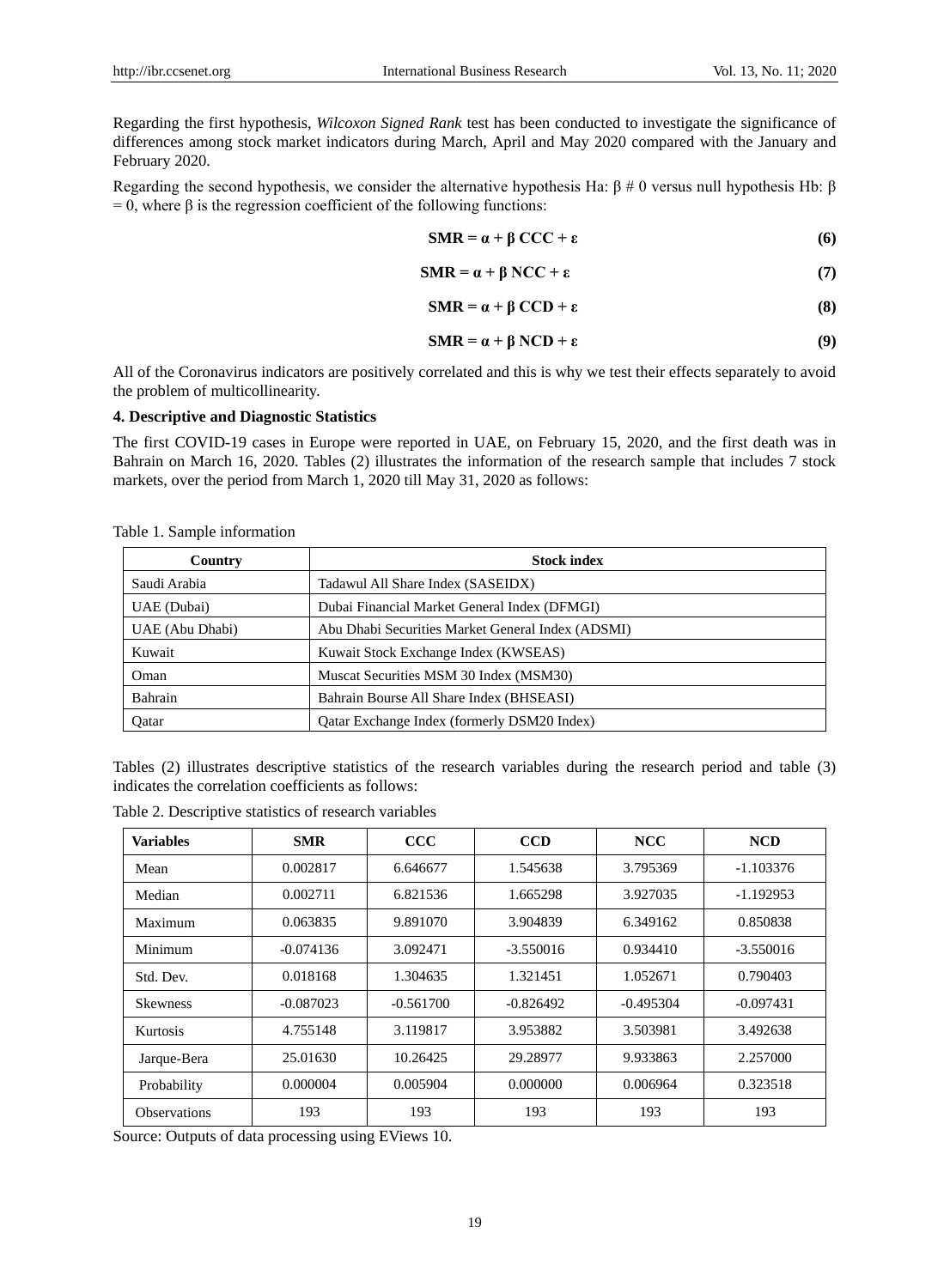|            | <b>SMR</b> | $\bf{ccc}$ | <b>CCD</b> | NCC     | <b>NCD</b> |
|------------|------------|------------|------------|---------|------------|
| <b>SMR</b> | 1.00000    |            |            |         |            |
| CCC        | $-0.08375$ | 1.00000    |            |         |            |
| NCC        | $-0.13325$ | 0.90213    | 1.00000    |         |            |
| <b>NCD</b> | $-0.05397$ | 0.93389    | 0.79454    | 1.00000 |            |
| <b>NCD</b> | $-0.14266$ | 0.65501    | 0.66503    | 0.62168 | 1.00000    |

| Table 3. Correlation coefficients between research variables |
|--------------------------------------------------------------|
|--------------------------------------------------------------|

Source: Outputs of data processing using EViews 10.

Regarding normality, Jarque-Bera values indicate that all variables are normally distributed at p-value of 0.01 for most of the research variables. Regarding multicollinearity, the correlation coefficients among independent variables range from 0.62168 to 0.93389, which indicates that multicollinearity problem does exist and this is why we will use these variables separately.

## **5. Testing Hypotheses**

The first hypothesis is about investigating the significance of differences between average changes in sector indices of stock markets, according to month of analysis. The null hypothesis  $H_0$  could be shown as:

$$
\mu_{\text{SMR-JAN}} = \mu_{\text{SMR-FEB}} = \mu_{\text{SMR-MAR}} = \mu_{\text{SMR-APR}} = \mu_{\text{SMR-MAY}} \tag{10}
$$

The alternative hypothesis  $H_a$  states that:

## $\mu$  smr-Jan  $\neq \mu$  smr-Feb  $\neq \mu$  smr-Mar  $\neq \mu$  smr-Apr  $\neq \mu$  smr-May  $(11)$

*Wilcoxon Signed Rank* test has been conducted to investigate the significance of differences among stock market indicators during March, April and May 2020 compared with the January and February 2020. Table (4) indicates the monthly returns of GCC stock markets, as follows:

| <b>Index</b>          | <b>Jan. 2020</b> | Fab. 2020  | <b>Mar. 2020</b> |            | <b>May 2020</b> |
|-----------------------|------------------|------------|------------------|------------|-----------------|
| <b>SASEIDX</b>        | $-0.01791$       | $-0.07497$ | $-0.14721$       | 0.09339    | 0.01408         |
| <b>DFMGI</b>          | 0.00770          | $-0.07182$ | 0.31610<br>۰     | 0.14413    | $-0.04022$      |
| <b>ADSMI</b>          | 0.01096          | $-0.04941$ | 0.23804<br>۰     | 0.13272    | $-0.02098$      |
| <b>KWSEAS</b>         | 0.00677          | $-0.11212$ | 0.14123<br>۰     | 0.03166    | 0.00406         |
| MSM30                 | 0.01853          | 0.01265    | 0.16525<br>۰     | 0.02644    | 0.00145         |
| <b>BHSEASI</b>        | 0.02827          | 0.00172    | 0.18661<br>۰     | $-0.02953$ | $-0.03136$      |
| <b>DSM</b>            | $-0.00663$       | $-0.09116$ | 0.13518<br>۰     | 0.06784    | 0.00921         |
| Mean                  | 0.00681          | $-0.05502$ | $-0.18995$       | 0.06666    | $-0.00911$      |
| <b>Std.</b> Deviation | 0.01532          | 0.04668    | 0.06589          | 0.06215    | 0.02146         |
| <i>Minimum</i>        | $-0.01791$       | $-0.11212$ | $-0.31610$       | $-0.02953$ | $-0.04022$      |
| Maximum               | 0.02827          | 0.01265    | $-0.13518$       | 0.14413    | 0.01408         |

Table 4. Monthly returns of GCC stock markets

When conducting *Wilcoxon Signed Rank* test, comparing the monthly return, results support the significance of difference between Feb., 2020 compared with Mar., 2020, with Z of -2.366 and sig. of 0.018, which means that the drop of monthly return from -5.502% to -18.995% is significant. So, for the first hypothesis, we can assume that there's a significant differences between monthly returns of GCC stock markets during Coronavirus spread compared with the earlier month.

The second hypothesis is about investigating the effect of each of "Coronavirus Cumulative Cases" (CCC), "New Coronavirus Cases" (NCC), "Cumulative Coronavirus Deaths" (CCD) and "New Coronavirus Deaths" (NCD) on "Stock Market Return" (SMR). Model (1) attempts to assess the effects of CCC model (2) concerns with investigating the effects of NCC. Besides, Model (3) investigates the effect of CCD and Model (4) is for NCD.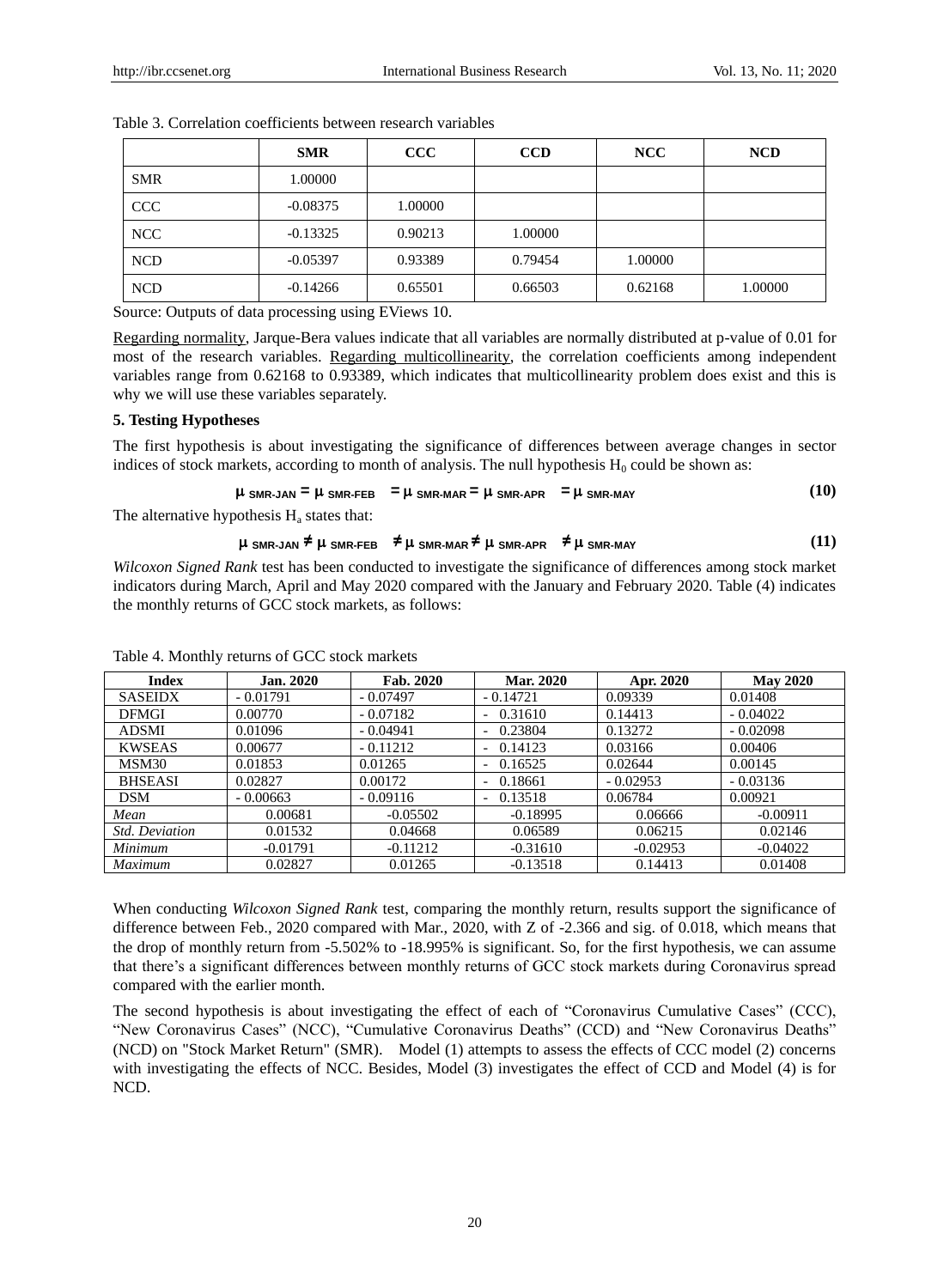# Table 5. Effects of Coronavirus spread on stock market return using GMM technique

| <b>Variable</b>                               | Model(1)    | Model(2)    | Model (3)    | Model (4)   |  |  |
|-----------------------------------------------|-------------|-------------|--------------|-------------|--|--|
| Panel 5.1: For all period (March to May 2020) |             |             |              |             |  |  |
| $\mathsf{C}$                                  | $-0.012041$ | 0.002411    | $-0.0008973$ | $-0.000910$ |  |  |
| Coronavirus Cumulative Cases                  | 0.001919    |             |              |             |  |  |
| <b>Cumulative Coronavirus Deaths</b>          |             | $-0.00666$  |              |             |  |  |
| New Coronavirus Cases                         |             |             | 0.002704     |             |  |  |
| New Coronavirus Deaths                        |             |             |              | $-0.003371$ |  |  |
| $R^2$                                         | 0.033091    | 0.002629    | 0.044752     | 0.020707    |  |  |
| Durbin-Watson stat                            | 1.825751    | 1.931512    | 1.544919     | 1.519632    |  |  |
| Obs.                                          | 424         | 308         | 391          | 187         |  |  |
| Panel 5.2: For the first period (March 2020)  |             |             |              |             |  |  |
| $\mathsf{C}$                                  | $-0.014484$ | $-0.005730$ | $-0.012036$  | $-0.017307$ |  |  |
| Coronavirus Cumulative Cases                  | 0.002180    |             |              |             |  |  |
| <b>Cumulative Coronavirus Deaths</b>          |             | $-0.006077$ |              |             |  |  |
| New Coronavirus Cases                         |             |             | 0.006379     |             |  |  |
| New Coronavirus Deaths                        |             |             |              | $-0.010053$ |  |  |
| $R^2$                                         | 0.011495    | 0.051739    | 0.062865     | 0.307393    |  |  |
| Durbin-Watson stat                            | 1.896340    | 2.363424    | 1.720890     | 2.501683    |  |  |
| Obs.                                          | 145         | 32          | 113          | 113         |  |  |
| Panel 5.3: For the second period (April 2020) |             |             |              |             |  |  |
| $\mathsf{C}$                                  | 0.002320    | 0.003242    | 0.001606     | 0.007743    |  |  |
| Coronavirus Cumulative Cases                  | 0.000137    |             |              |             |  |  |
| <b>Cumulative Coronavirus Deaths</b>          |             | 0.000176    |              |             |  |  |
| New Coronavirus Cases                         |             |             | 0.000452     |             |  |  |
| New Coronavirus Deaths                        |             |             |              | 0.001365    |  |  |
| $R^2$                                         | 0.000062    | 0.000081    | 0.000612     | 0.001417    |  |  |
| Durbin-Watson stat                            | 2.027149    | 2.038492    | 2.027071     | 1.432273    |  |  |
| Obs.                                          | 147         | 145         | 147          | 81          |  |  |
| Panel 5.4: For the third period (May 2020)    |             |             |              |             |  |  |
| $\mathsf{C}$                                  | $-0.014206$ | 0.001549    | $-0.008577$  | $-0.000375$ |  |  |
| Coronavirus Cumulative Cases                  | 0.002189    |             |              |             |  |  |
| <b>Cumulative Coronavirus Deaths</b>          |             | $-0.000212$ |              |             |  |  |
| New Coronavirus Cases                         |             |             | 0.002493     |             |  |  |
| New Coronavirus Deaths                        |             |             |              | $-0.002932$ |  |  |
| $R^2$                                         | 0.037021    | 0.000269    | 0.034225     | 0.012999    |  |  |
| Durbin-Watson stat                            | 1.761048    | 2.083964    | 1.533637     | 1.579637    |  |  |
| Obs.                                          | 321         | 240         | 294          | 139         |  |  |

Source: outputs of data processing using EViews 10.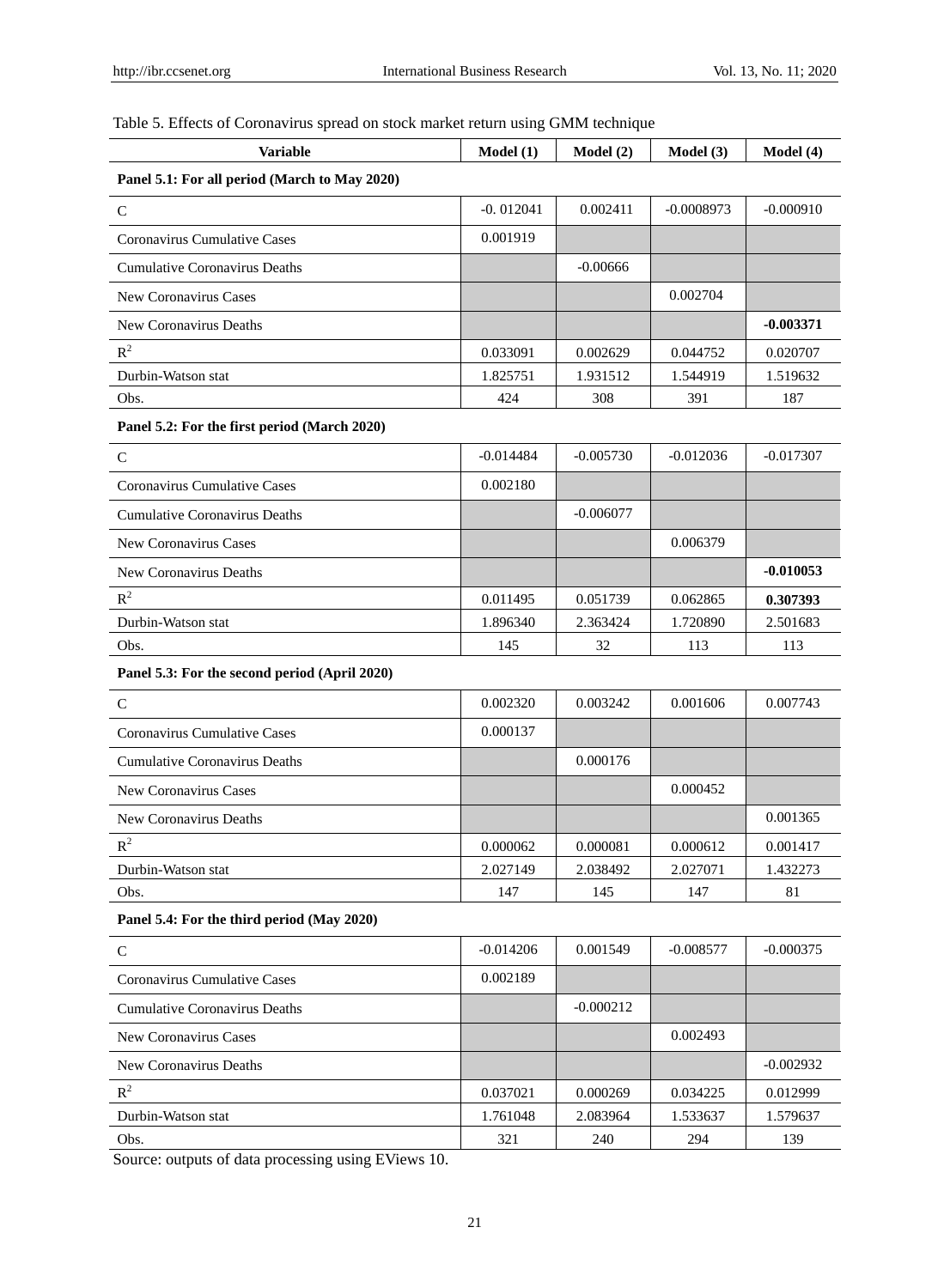For the whole period, results support the significance of New Coronavirus Deaths (NCD) effect on Stock Market Return (SMR) with explanation power of 2.1%. Findings do NOT provide any significance of each of Coronavirus Cumulative Cases (CCC), New Coronavirus Cases (NCC) or Cumulative Coronavirus Deaths (CCD) effects on Stock Market Return (SMR). Regarding the problem of autocorrelation, Durbin-Watson test has been conducted and indicates that autocorrelation problem does not exist, as DW stat value is between 1 and 3.

When splitting the whole research period into 3 sub-periods, results support the effect of New Coronavirus Deaths (NCD) effect on Stock Market Return (SMR) with explanation power of 30.7% in March.  $R^2$  has been increased from 2.1% to 30.7% and this may be due to the homogeneity of the research period. Figure (3) shows that the decline of market indices has been continued till the end of March 2020, while curves seem to be more flattened in April and May. Stock markets of GCC countries seem to be different than those of China, France, Germany, and Spain, where stock market return seems to be sensitive to cumulative cases, not to new deaths.

So, for the first hypothesis, the null hypothesis is rejected and the alternative one could be accepted. However, for the second hypothesis, the null hypothesis could be accepted for CCC, NCC and CCD, while it's rejected for NCD. Figure (1) shows that the curves tend to be flattened starting from April 2020.

Results indicates that Stock Market Return (SMR) is sensitive only to New Coronavirus Deaths (NCD) in March. This may shed a light on the behavior of stock market in response to informational content regarding Coronavirus spread, where Coronavirus Cumulative Cases (CCC), New Coronavirus Cases (NCC) and Cumulative Coronavirus Deaths (CCD) haven't been considered as bad news. Besides, the effect of New Coronavirus Deaths (NCD) remains only during March.

## **6. Robustness Checks**

A Robustness check has been conducted to investigate the country effect, where we consider the alternative hypothesis Ha: β # 0 versus null hypothesis Hb: β = 0, where β is the regression coefficient of the following functions:

 $\text{SMR} = \alpha + \beta_1 \text{CCC} + \beta_2 \text{ KSA} + \beta_3 \text{ UAE} + \beta_4 \text{ KUW} + \beta_5 \text{ OMA} + \beta_6 \text{ BAH} + \beta_7 \text{ OAT}$  (12)

$$
SMR = \alpha + \beta_1 NCC + \beta_2 KSA + \beta_3 UAE + \beta_4 KUW + \beta_5 OMA + \beta_6 BAH + \beta_7 QAT
$$
 (13)

$$
SMR = \alpha + \beta_1 CCD + \beta_2 KSA + \beta_3 UAE + \beta_4 KUW + \beta_5 OMA + \beta_6 BAH + \beta_7 QAT
$$
 (14)

$$
SMR = \alpha + \beta_1 NCD + \beta_2 KSA + \beta_3 UAE + \beta_4 KUW + \beta_5 OMA + \beta_6 BAH + \beta_7 QAT
$$
 (15)

Country effect has been considered, where KSA, UAE, KUW, OMA, BAH and QAT denote dummies of Saudi Arabia, United Arab Emirates, Kuwait, Oman, Bahrain and Qatar respectively. Results don't support any evidence about country effect of any of the above-shown dummies.

Another Robustness check has been conducted by reprocessing data after excluding only one stock market and provides the following results:

| <b>Variable</b>                     | <b>Excluding</b><br><b>KSA</b>             | <b>Excluding</b><br>Abu Dhabi             | <b>Excluding</b><br>Dubai                | <b>Excluding</b><br>Kuwait              | <b>Excluding</b><br>Oman                | <b>Excluding</b><br><b>Bahrain</b>       | <b>Excluding</b><br><b>Oatar</b>        |
|-------------------------------------|--------------------------------------------|-------------------------------------------|------------------------------------------|-----------------------------------------|-----------------------------------------|------------------------------------------|-----------------------------------------|
| C                                   | $-0.014023$                                | $-0.014023$                               | $-0.014728$                              | $-0.017307$                             | $-0.017307$                             | $-0.042595$                              | $-0.017307$                             |
| Coronavirus<br><b>New</b><br>Deaths | (0.008997)<br>$-0.008869$<br>$(0.00397)^*$ | (0.008997)<br>$-0.008798$<br>$(0.00385)*$ | (0.01122)<br>$-0.009479$<br>$(0.00495)*$ | (0.010602)<br>$-0.01005$<br>$(0.0048)*$ | (0.010602)<br>$-0.01005$<br>$(0.0047)*$ | (0.02310)<br>$-0.018816$<br>$(0.00857)*$ | (0.01060)<br>$-0.010056$<br>$(0.0046)*$ |
| $R^2$                               | 0.384484                                   | 0.367514                                  | 0.31444                                  | 0.307393                                | 0.317544                                | 0.445413                                 | 0.327393                                |
| Durbin-Watson<br>stat               | 2.524390                                   | 2.677797                                  | 2.855646                                 | 2.701683                                | 2.693549                                | 2.094206                                 | 2.687036                                |
| Obs.                                | 10                                         | 10                                        | 10                                       | 12                                      | 12                                      | 8                                        | 12                                      |

Table 6. Robustness check by excluding one stock market during March 2020 using GMM technique

**Source:** outputs of data processing using EViews 10.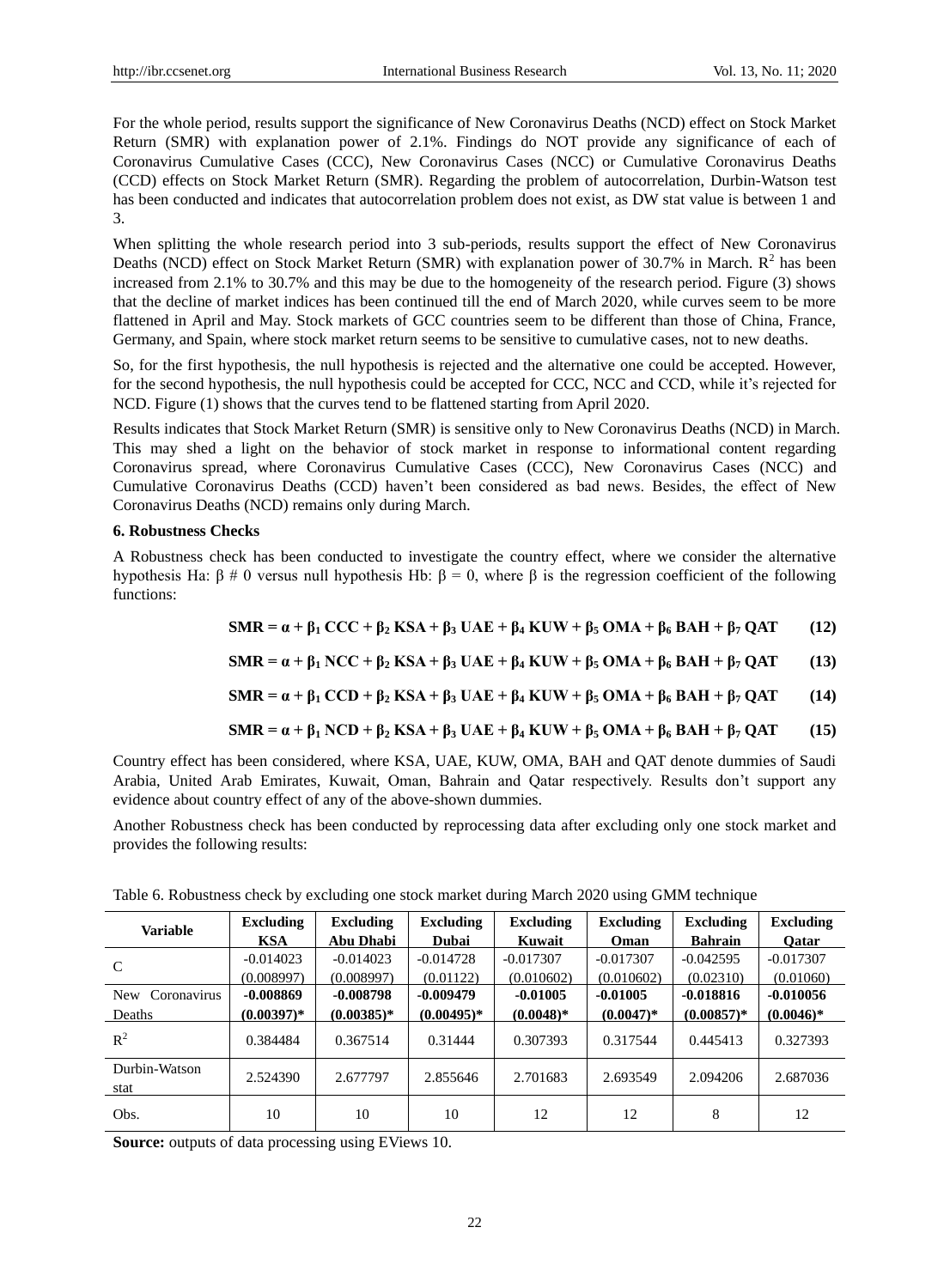Results provide that stock markets of the GCC countries seem to be sensitive to Coronavirus spread measured by New Coronavirus Deaths (NCD). These effects haven't been confirmed supporting the rejecting of the null hypothesis of the second hypothesis, providing higher explanation powers; where  $R^2$  is 38.45% when excluding KSA, is 36.75% for ABD, is 31.44% for DUB, is 30.74% for KUW, is 31.75% for OMA, is 44.5% for BAH and is 10.48% for QAT.

## **7. Summary and Concluded Remarks**

This paper attempts to investigate the effects of 2020 Covid-19 world-wide spread on stock markets of GCC countries on daily basis over the period from March 1, 2020 till May 31, 2020. Coronavirus spread has been measured by cumulative cases, new cases, cumulative deaths and new deaths. Coronavirus spread has been measured by numbers per million of population, while stock market return is measured by  $\Delta$  in stock market index.

Papers conducted in this topic tend to analyze Coronavirus spread in the highly infected countries and focus on the developed stock markets. Countries with low level of infection that have emerging financial markets seem to be less attractive to scholars concerning with Coronavirus spread on stock markets. This is why we try to investigate the GCC stock markets reaction to Covid-19 spread .

Findings show that there are significant differences among stock market indices during the research period. Besides, stock market returns seem to be sensitive to Coronavirus new deaths. Moreover, this has been confirmed for March with  $R^2$  of 30.7%, without any evidence about these effects during April and May.

Results indicates that Stock Market Return (SMR) is sensitive only to New Coronavirus Deaths (NCD) in March. This may shed a light on the behavior of stock market in response to informational content regarding Coronavirus spread, where Coronavirus Cumulative Cases (CCC), New Coronavirus Cases (NCC) and Cumulative Coronavirus Deaths (CCD) haven't been considered as bad news. Besides, the effect of New Coronavirus Deaths (NCD) remains only during March.

## **References**

- Alber, N. (2013a). Industry Effect and Stock Market Reaction to Global Financial Crisis: A Comparative Analysis. *Journal of Applied Finance and Banking, 3*(3), 29-43.
- Alber, N. (2013b). Competitive Advantages and Performance of Stock Market: The Case of Egypt. *International Journal of Economics and Finance, 5*(11), 133-144. https://doi.org/10.5539/ijef.v5n11p133
- Alber, N. (2020a). The Effect of Coronavirus Spread on Stock Markets: The Case of the Worst 6 Countries (April 16). https://doi.org/10.2139/ssrn.3578080
- Alber, N. (2020b). *Finance in the Time of Coronavirus during 100 Days of Isolation: The Case of the European Stock Markets.* (June 19). https://doi.org/10.2139/ssrn.3631517
- Baldwin, R., & Weder di Mauro, B. (2020). *Economics in the Time of COVID-19.* London: Centre for Economic Policy Research, CEPR Press.
- Gormsen, N., & Koijen, R. (2020). *Coronavirus: Impact on Stock Prices and Growth Expectations.* March 26, https://doi.org/10.3386/w27387
- Kandil Goker, I., Eren, B., & Karaca, S. (2020). The Impact of the COVID-19 (Coronavirus) on the Borsa Istanbul Sector Index Returns: An Event Study. *Gaziantep University Journal of Social Sciences, Special Issue,* 14-41
- Liu, H., Manzoor, A., Wang, C., Zhang, L., & Manzoor, Z. (2020). The COVID-19 Outbreak and Affected Countries Stock Markets Response. *International Journal of Environmental Research and Public Health, 17*(8), 1-19. https://doi.org/10.3390/ijerph17082800
- Mazur, M., Dang, M., & Vega, M. (2020). *COVID-19 and March 2020 Stock Market Crash. Evidence from S&P1500*. https://doi.org/10.2139/ssrn.3586603
- McKibbin, W., & Fernando, R. (2020). *The Global Macroeconomic Impacts of COVID-19: Seven Scenarios.* CAMA Working Paper 19/2020, Centre for Applied Macroeconomic Analysis CAMA, Australian National University. https://doi.org/10.2139/ssrn.3547729
- Nanto, D. (2009). *The Global Financial Crisis: Analysis and Policy Implications.* Congressional Research Service, Retrieved from: [www.crs.gov](http://www.crs.gov/)
- Orlweski, L. (2008). *Stages of the 2007/2008 Global Financial Crisis: Is There a Wandering Asset-Price Bubble?*